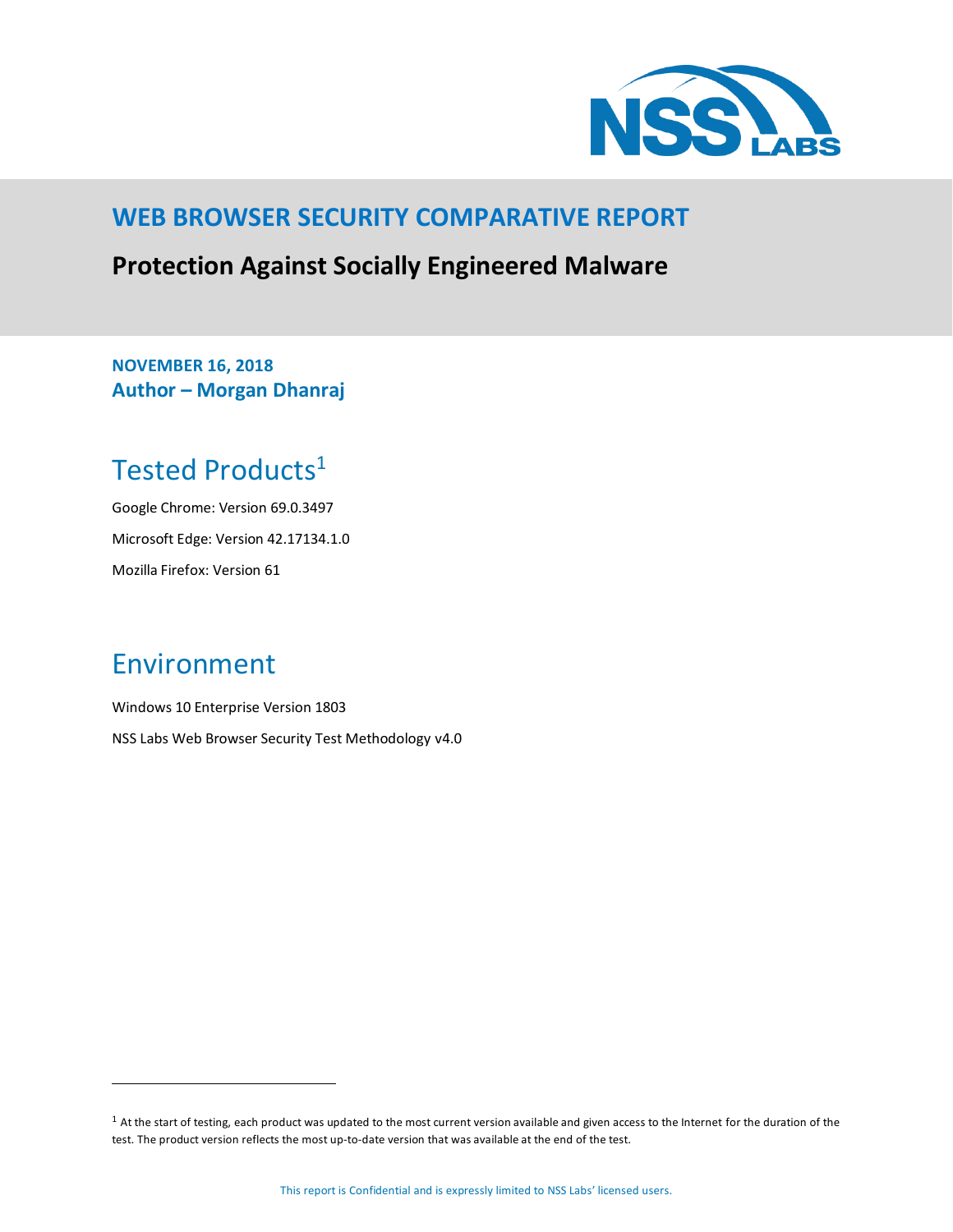$\overline{a}$ 

### <span id="page-1-1"></span>**Overview**

The web browser is the primary vector by which malware is introduced to computers. Links in phishing emails, compromised web sites, and Trojanized "free" software downloads all deliver malware via web browser downloads. The web browser is also the first line of defense against malware infection, which emphasizes the importance of choosing a browser that provides a strong layer of defense against malware, rather than relying on third-party anti-malware solutions. With the October 2017 Windows 10 update, Windows Defender SmartScreen Application Reputation (App Rep) technology (which previously was available with the Microsoft Edge browser) became available exclusively as an OS-wide feature, providing malware protection to all browsers.

The technologies are key in protecting all Windows 10 users against malware that is delivered via social engineering. A browser in combination with Windows Defender SmartScreen Application Reputation technology constitutes a protection stack. Both SmartScreen and Application Reputation protection are available for thirdparty browsers as well as email clients as part of the protection stack against malware that relies on social engineering to compromise targets.

Among the most prominent and impactful security threats facing users today are socially engineered malware (SEM) and phishing attacks. As such, they have been the primary focus of NSS' continued research and testing of the security effectiveness of browsers. While drive-by downloads and clickjacking are also effective attacks that have achieved much publicity, they continue to represent a smaller percentage of today's threats.<sup>23</sup>

The results presented in this report were obtained from continuous live testing between September 6, 2018 and September 19, 2018 at the NSS Labs facility in Austin, Texas. During testing, all browsers were subjected to the same set of SEM. This test was conducted free of charge, and NSS did not receive any compensation in return for vendor participation. [Figure 1](#page-1-0) depicts the effectiveness of the security stack against SEM throughout the test.



#### **Figure 1 –Effectiveness of Security Stack against SEM (%)**

<span id="page-1-0"></span>During the test, Microsoft Edge, Google Chrome, and Mozilla Firefox blocked an average of 99.7% of the SEM samples they were tested against.

<sup>2</sup> <https://securelist.com/analysis/kaspersky-security-bulletin/73038/kaspersky-security-bulletin-2015-overall-statistics-for-2015/>

<sup>3</sup> <https://securelist.com/analysis/quarterly-malware-reports/75640/it-threat-evolution-in-q2-2016-statistics/>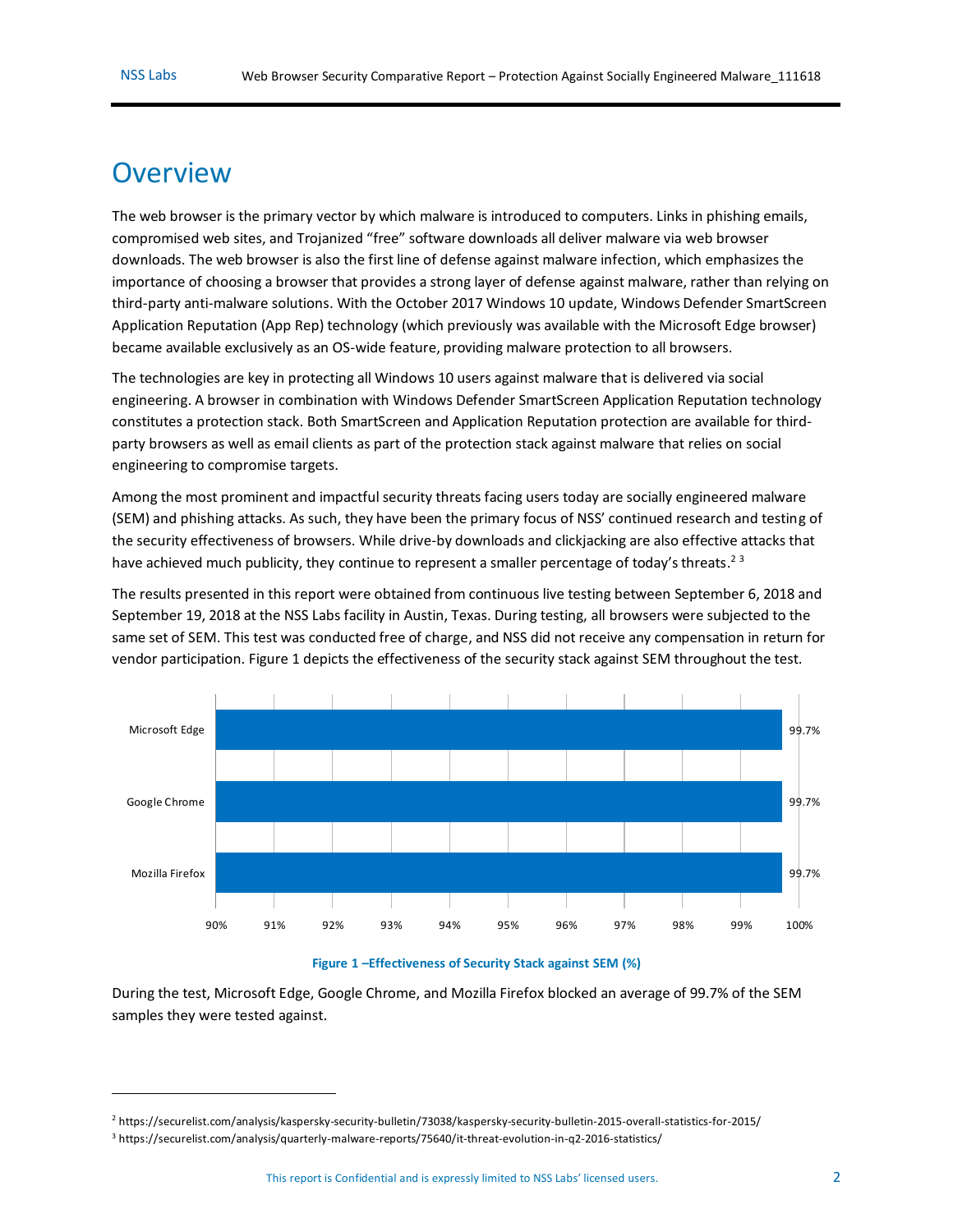# <span id="page-2-0"></span>NSS Labs Findings

- Windows Defender SmartScreen provided an extra layer of security for non-Microsoft browsers in the event that the attack was missed natively by non-Microsoft browsers.
- Windows Defender SmartScreen contributed between 9.6% 19.5% to the security efficacy score of the non-Microsoft browsers.
- With the standard protection offered on Windows 10, all tested browsers exhibited similar zero-hour protection rates for malware.

# <span id="page-2-1"></span>NSS Labs Recommendations

- Learn to identify social engineering attacks in order to maximize your protection against SEM and other socially engineered attacks.
- When considering browser security, users should minimize risk by selecting the right combination of OS and browser.
- Enterprises must ensure that Windows Defender SmartScreen is not disabled by their existing endpoint solutions.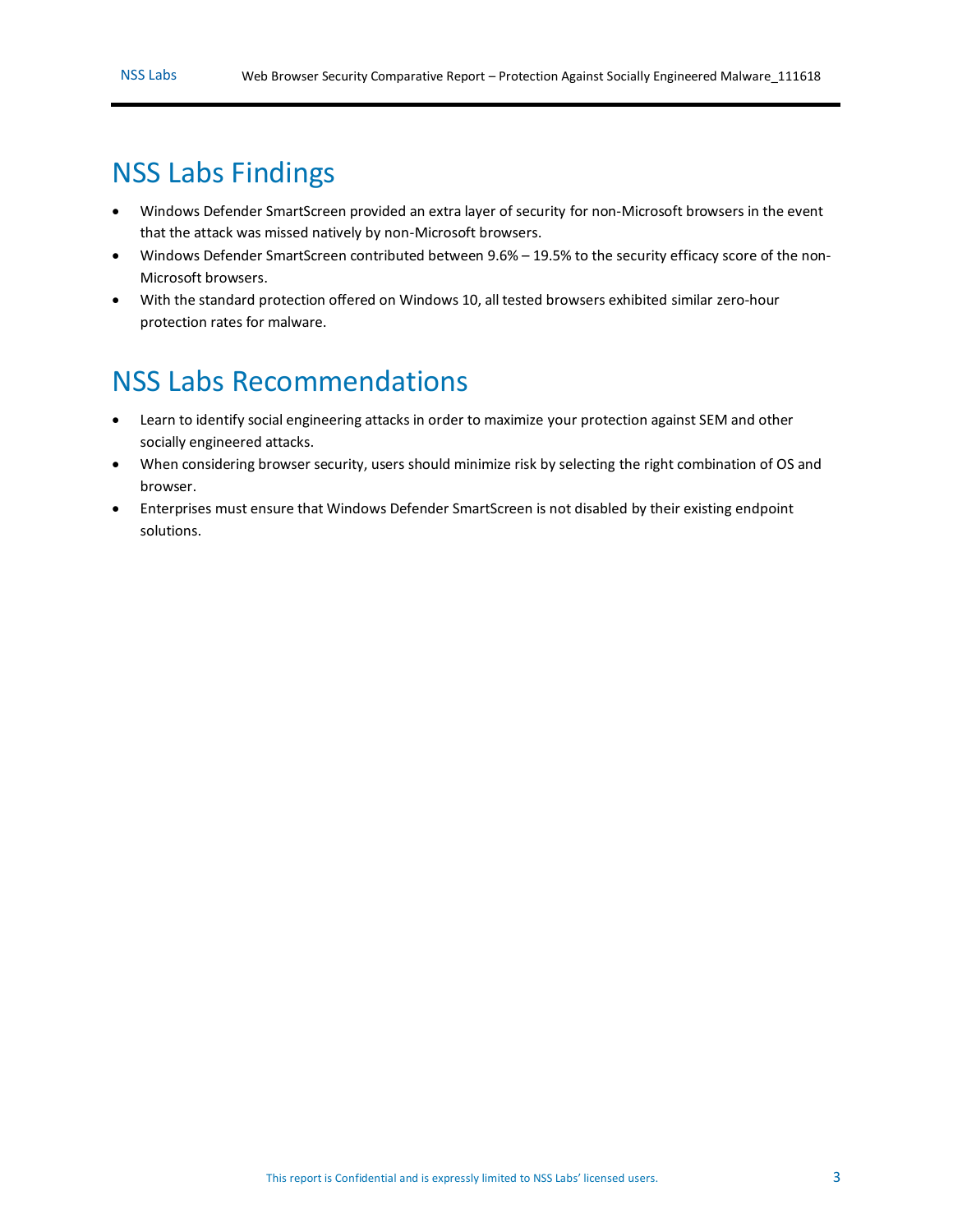### **Table of Contents**

### **Table of Figures**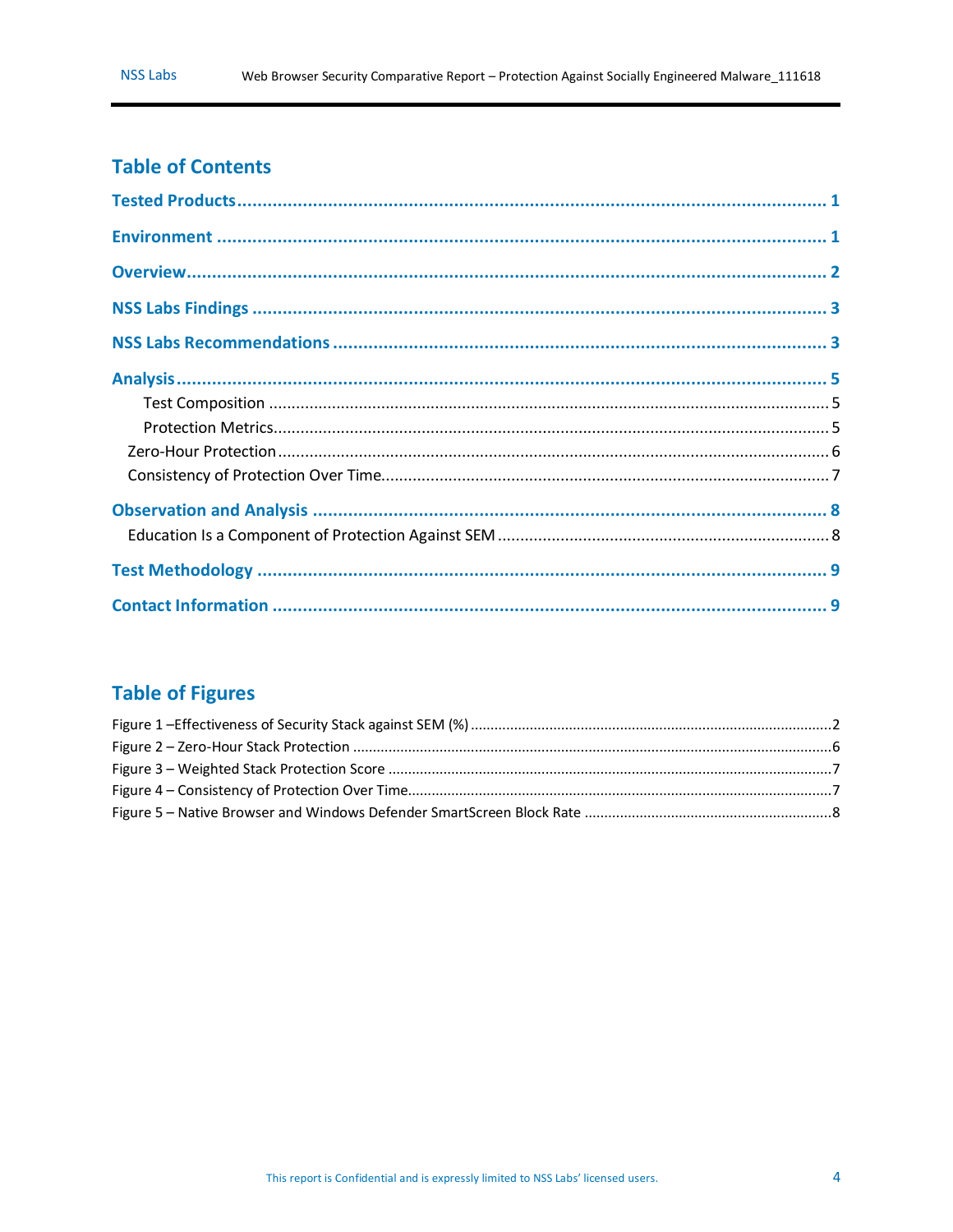# <span id="page-4-0"></span>Analysis

For several years, the use of social engineering has accounted for the bulk of cyberattacks against consumers and enterprises. SEM attacks use a dynamic combination of social media, hijacked email accounts, false notification of computer problems, and other deceptions to encourage users to download malware. Cybercriminals use hijacked email accounts to take advantage of the implicit trust between contacts and deceive victims into believing that links to malicious files are trustworthy. Hijacked social media accounts are used in the same way as hijacked email accounts. In the case of social networks, however, the circle becomes wider: friends and even friends of friends risk being deceived.

Social engineering tactics may use pop-up messages; for example, advising users that applications such as Adobe Flash Player need to be installed or that their computers are either infected or require optimizing or updates to Windows. Once malware is installed, victims are vulnerable to identity theft, bank account compromise, and other potentially devastating consequences.

To protect against SEM, browsers utilize cloud-based reputation systems that scour the Internet for malicious websites and then categorize content accordingly, either by adding it to blacklists or whitelists, or by assigning it a score (depending on the vendor's approach). These categorization techniques may be performed manually and/or automatically. The second functional component of protection against SEM involves the web browser requesting reputation information from the cloud-based reputation systems about specific URLs, and then warning against or blocking specific URLs.

If results indicate that a website is "bad," the web browser redirects the user to a warning message explaining that the URL is malicious. Some programs include additional educational content as well. Conversely, if a website is determined to be "good," the web browser takes no action and the user remains unaware that a security check was just performed by the browser.

In this report, NSS studied the leading web browsers' ability to protect against socially engineered malware. In a companion report, NSS reports the findings of the protection capabilities of web browsers against phishing attacks (see the Web Browser Security Comparative Report: Protection Against Phishing).

#### <span id="page-4-1"></span>**Test Composition**

The test was run between September 6, 2018 and September 19, 2018 and comprised 81,729 test cases that included 1,196 unique suspicious samples. Ultimately, 708 samples met NSS' validation criteria and were included as part of the test.

Testing was repeated every six hours on each target URL until the URL was no longer active. Samples that did not pass the validation criteria were removed, including false positives and adware.

#### <span id="page-4-2"></span>**Protection Metrics**

The average block rate for SEM is a key metric against which browsers are tested. Consistency of protection, the amount of time required to add protection for new threats, and zero-day protection are also important metrics, and thus are included in this report.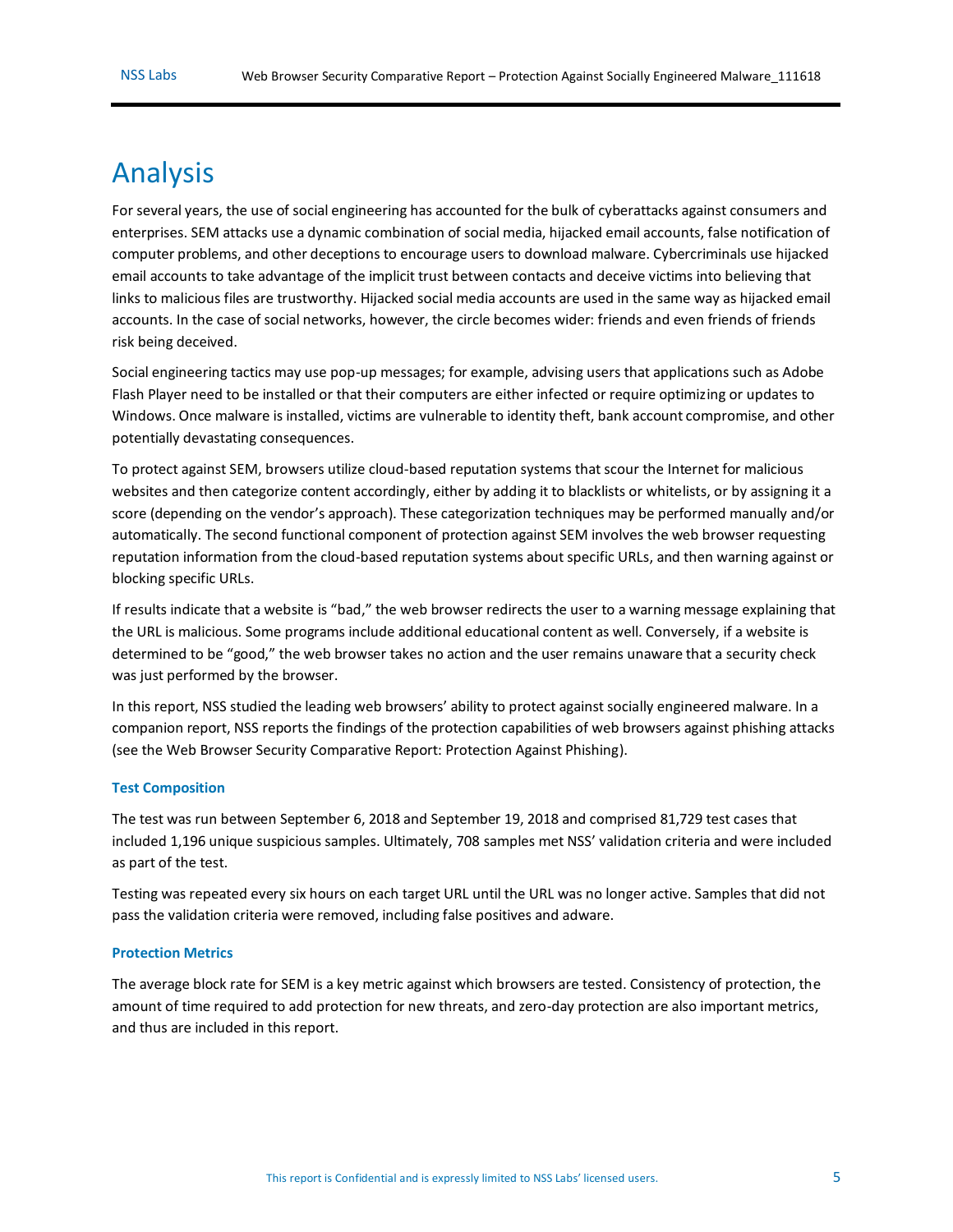### <span id="page-5-0"></span>**Zero-Hour Protection**

Immediate protection against new threats is critical. As sites that host SEM are discovered, they are taken down, and often within a relatively short amount of time. Products that fail to add protection in a timely manner may be too late to counter a threat. [Figure 2](#page-5-1) shows how long each browser took to block a threat once the threat was introduced into the test cycle. Within the seven-day window, cumulative protection rates are calculated daily until threats are blocked.



#### **Figure 2 – Zero-Hour Stack Protection**

<span id="page-5-1"></span>During the test, all browsers exhibited the same zero-hour protection due to the standard protection provided by the Windows 10 operating system.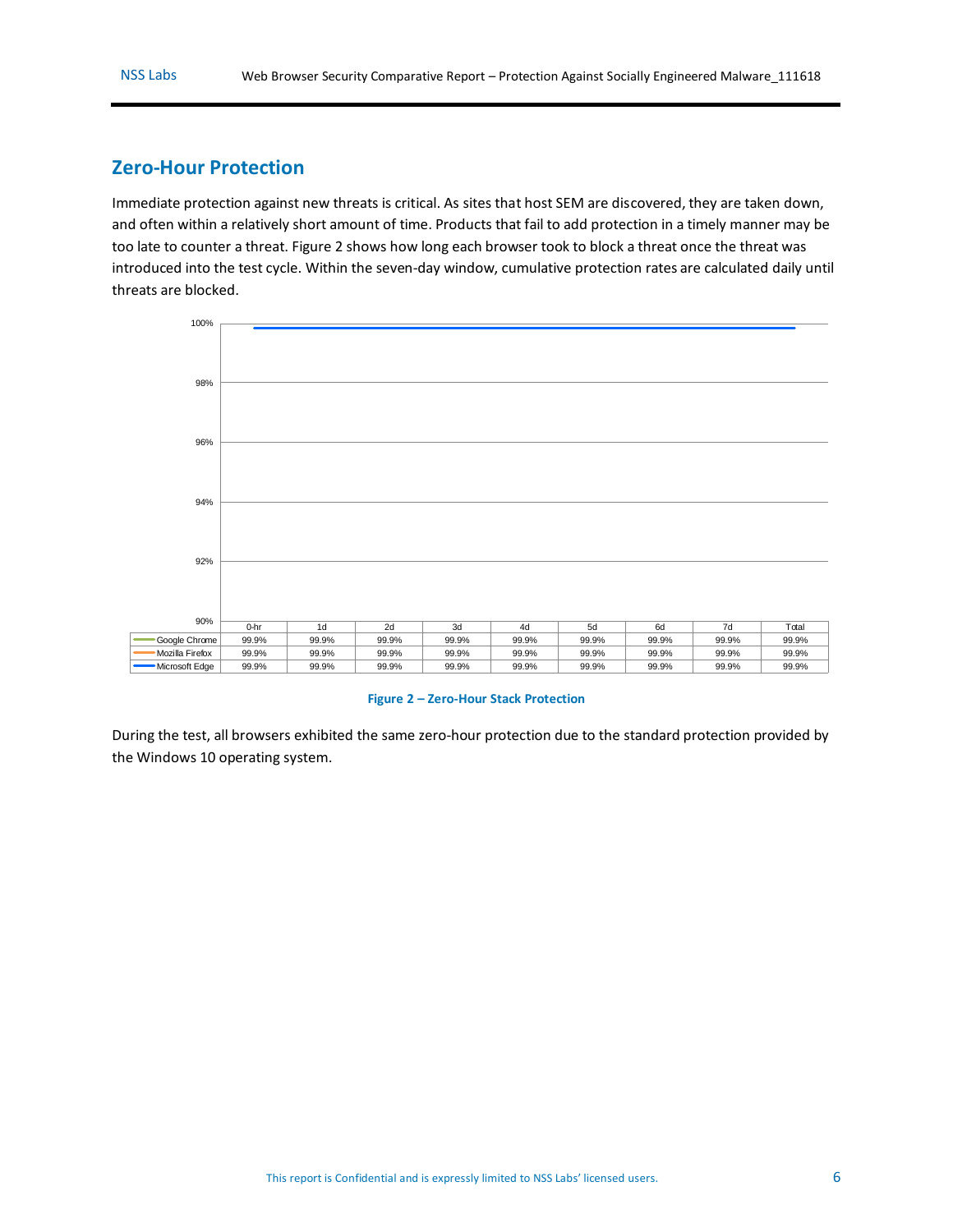### **Weighted Protection Score**

Once the time to add protection is known, NSS can better represent a web browser's protection against SEM by assigning a greater value (or weighting) to those browsers adding protection more quickly than those browsers adding protection more slowly. By applying this weighting to the protection score over the seven-day period, the zero-hour protection of a browser can be more accurately depicted[. Figure 3](#page-6-1) depicts the weighted protection score for each browser.

| Time to Protect         | Microsoft Edge | Google Chrome | <b>Mozilla Firefox</b> |
|-------------------------|----------------|---------------|------------------------|
| 0-hour                  | 99.9%          | 99.9%         | 99.9%                  |
| 1 day                   | 99.9%          | 99.9%         | 99.9%                  |
| 2 days                  | 99.9%          | 99.9%         | 99.9%                  |
| 3 days                  | 99.9%          | 99.9%         | 99.9%                  |
| 4 days                  | 99.9%          | 99.9%         | 99.9%                  |
| 5 days                  | 99.9%          | 99.9%         | 99.9%                  |
| 6 days                  | 99.9%          | 99.9%         | 99.9%                  |
| 7 days                  | 99.9%          | 99.9%         | 99.9%                  |
| <b>Protection Score</b> | 99.9%          | 99.9%         | 99.9%                  |

**Figure 3 – Weighted Stack Protection Score**

### <span id="page-6-1"></span><span id="page-6-0"></span>**Consistency of Protection Over Time**

Throughout the test, new SEM samples were added daily, and URLs that were either no longer reachable or no longer delivering SEM were removed. Each data point represents protection at a specific point in time. If SEM was blocked early on, this improved a browser's score for consistency of protection over time. Alternatively, if the browser did not block the SEM, this lowered its score.



<span id="page-6-2"></span>**Figure 4 – Consistency of Protection Over Time**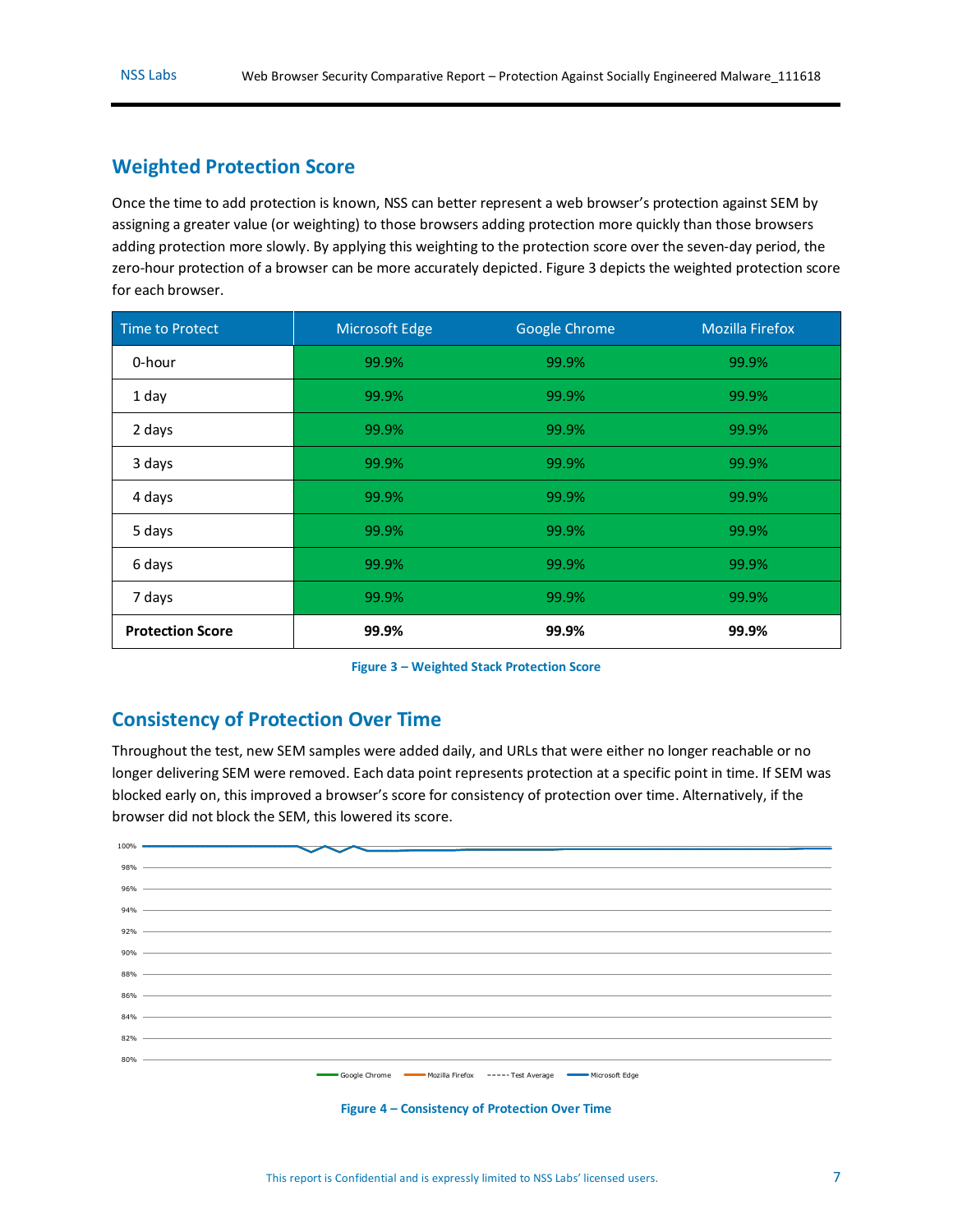## <span id="page-7-0"></span>Observation and Analysis

Both Microsoft and Google have invested significantly in cloud-based reputation technology. With the October 2017 Windows 10 update, Windows Defender SmartScreen Application Reputation technology (which previously was available with the Microsoft Edge browser) became available exclusively as an OS-wide feature, providing malware protection to all browsers. The technology is a key component in protecting all Windows 10 users against malware that is delivered via social engineering*.*

As [Figure 5](#page-7-2) shows, Windows Defender SmartScreen technology increases browser security efficacy scores by 9.7% – 19.5%. Windows Defender SmartScreen can be accessed using the "Run" or "Open" Button available on different browsers as well as if the file is executed from the file system via Windows Explorer.



**Figure 5 – Native Browser and Windows Defender SmartScreen Block Rate**

<span id="page-7-2"></span>Initially, the Google Safe Browsing API<sup>4</sup> only protected against drive-by downloads and phishing sites, but the increase in socially engineered malware prompted Google to add protection against SEM, which improved Google Chrome's block rate compared to previous NSS browser tests. Mozilla Firefox also relies upon Google's Safe Browsing API; however, the difference in protection scores indicates that the two browsers implement the technology differently.

### <span id="page-7-1"></span>**Education Is a Component of Protection Against SEM**

Users who are able to identify social engineering attacks rely less on technology for protection against such attacks. Technology will sometimes fail, but those users who can identify social engineering attacks will remain protected, regardless of the method used to attempt social engineering.

 $\overline{a}$ 

<sup>4</sup> Google Chrome and Mozilla Firefox use the same Google Safe Browsing API.